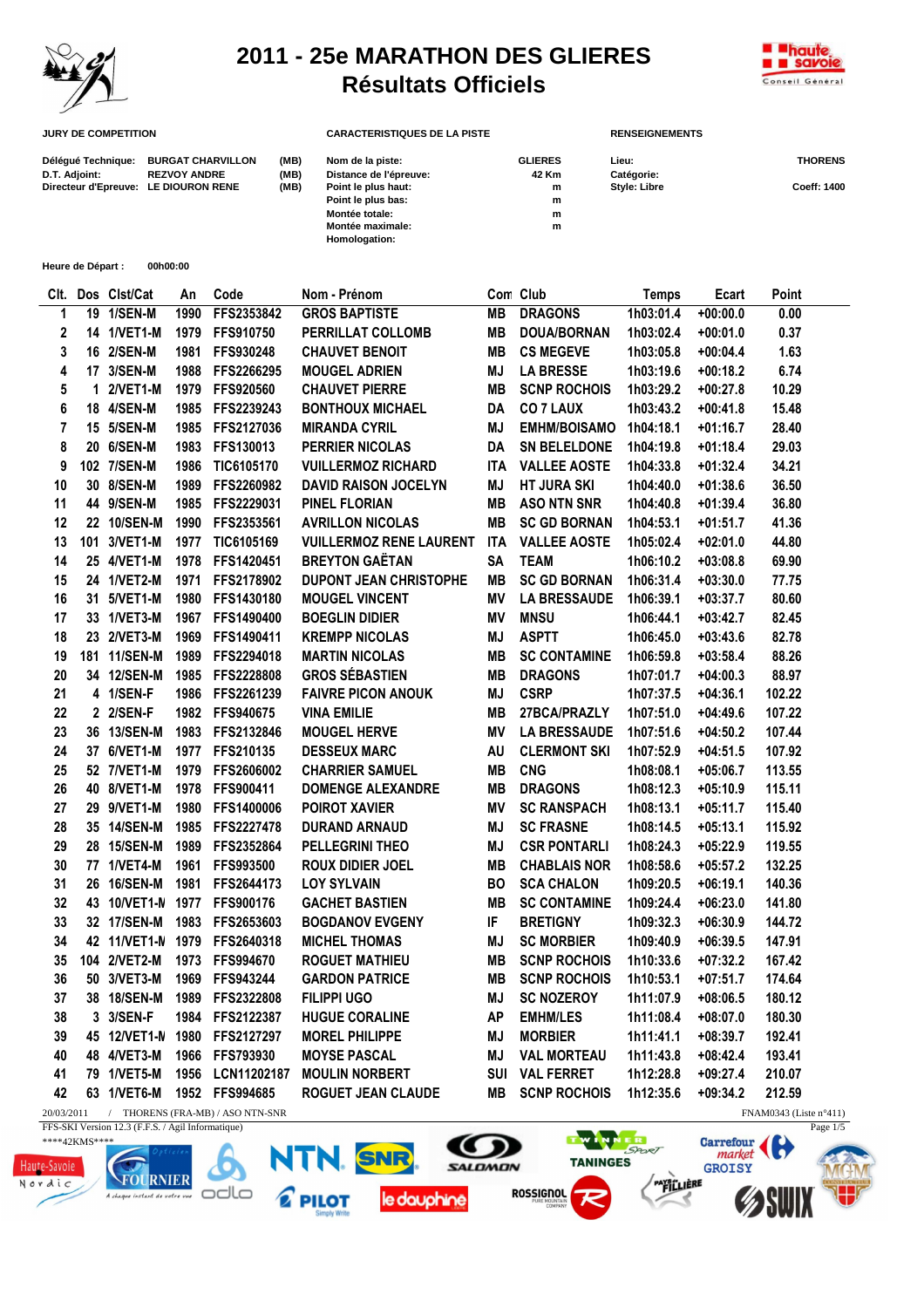



| CIt. | Dos Clst/Cat       | An   | Code                             | Nom - Prénom                                       |           | Con Club             | <b>Temps</b> | Ecart      | Point  |
|------|--------------------|------|----------------------------------|----------------------------------------------------|-----------|----------------------|--------------|------------|--------|
| 43   | 100 13/VET1-N      | 1976 | FFS191115                        | <b>COLOMBAN SYLVAIN</b>                            | MВ        | <b>SCNP ROCHOIS</b>  | 1h12:36.0    | $+09:34.6$ | 212.74 |
| 44   | 47 2/VET5-M        |      | 1960 FFS792170                   | <b>DAVID RAISON THIERRY</b>                        | MJ        | <b>HT JURA SKI</b>   | 1h13:02.2    | $+10:00.8$ | 222.44 |
| 45   | 148 19/SEN-M       |      | 1986 FFS2647799                  | <b>SAULMIER LAURENT</b>                            | MВ        | LES GETS S.C         | 1h13:36.4    | $+10:35.0$ | 235.10 |
| 46   |                    |      | 65 14/VET1-N 1980 FFS2655483     | <b>BERNARD-GRANGER JEROME</b>                      | MВ        | <b>CN DES</b>        | 1h13:43.7    | $+10:42.3$ | 237.80 |
| 47   | 41 20/SEN-M        |      | 1981 FFS2301706                  | <b>GUIBERT AUGUSTIN</b>                            | AU        | <b>CN CRETES DU</b>  | 1h13:50.6    | $+10:49.2$ | 240.36 |
| 48   | 106 2/VET4-M       |      | 1964 FFS1393502                  | <b>PICCARD FRANCK</b>                              | <b>SA</b> | <b>CS SAISIES</b>    | 1h14:24.0    | $+11:22.6$ | 252.72 |
| 49   | 89 3/VET2-M        | 1975 | TIC6105112                       | DE BESSES PHILIPPE                                 | MВ        | <b>BELLEVAUX</b>     | 1h14:24.8    | $+11:23.4$ | 253.02 |
| 50   | 54 1/VET7-M        | 1950 | FFS2146136                       | <b>GADIOLET GIRARD JEAN</b>                        | MВ        | <b>CS MEGEVE</b>     | 1h14:28.3    | $+11:26.9$ | 254.31 |
| 51   | 5 4/SEN-F          | 1984 | FFS2160673                       | <b>PERRET GAËTANE</b>                              | ΜJ        | <b>HT JURA SKI</b>   | 1h14:28.8    | $+11:27.4$ | 254.50 |
| 52   | 124 21/SEN-M       | 1982 | <b>FFS940600</b>                 | <b>DESJACQUES JEROME</b>                           | MВ        | <b>VILLARD/BOEG</b>  | 1h14:37.4    | $+11:36.0$ | 257.68 |
| 53   | 117 3/VET5-M       | 1956 | FFS993374                        | <b>COPPEL RENE</b>                                 | MВ        | LES GETS S.C         | 1h14:46.1    | $+11:44.7$ | 260.90 |
| 54   | 66 22/SEN-M        | 1984 | FFS2306694                       | <b>GAUTHIER LUC</b>                                | MВ        | <b>ASO NTN-SNR</b>   | 1h15:05.1    | $+12:03.7$ | 267.94 |
| 55   | 46 4/VET2-M        | 1973 | FFS2253794                       | POIROT JEROME                                      | ΜV        | <b>LA BRESSAUDE</b>  | 1h15:23.8    | $+12:22.4$ | 274.86 |
| 56   | 56 5/VET2-M        |      | 1975 FFS2645682                  | <b>COTTEREAU DIDIER</b>                            | MВ        | <b>ASO NTN-SNR</b>   | 1h15:31.6    | $+12:30.2$ | 277.75 |
| 57   | 51 15/VET1-N 1978  |      | FFS2638183                       | <b>DUCRET JEREMIE</b>                              | MВ        | <b>DRAGONS</b>       | 1h15:38.5    | $+12:37.1$ | 280.30 |
| 58   | 135 16/VET1-N 1980 |      | FFS2317632                       | <b>CLAUSS REGIS</b>                                | MВ        | <b>SCNP ROCHOIS</b>  | 1h15:43.9    | $+12:42.5$ | 282.30 |
| 59   | 67 17/VET1-N 1979  |      | FFS2628517                       | <b>BOURBON AYMERIC</b>                             | MВ        | <b>SC CONTAMINE</b>  | 1h16:03.9    | $+13:02.5$ | 289.71 |
| 60   | 88 6/VET2-M        | 1971 | TIC6105117                       | <b>DRILLOT FRED</b>                                | MВ        | <b>ST LAURENT</b>    | 1h16:18.6    | $+13:17.2$ | 295.15 |
| 61   | 189 23/SEN-M       | 1983 | FFS2658728                       | <b>CAILLOL JULIEN</b>                              | MВ        | <b>SCN PAYS</b>      | 1h16:22.1    | +13:20.7   | 296.45 |
| 62   | 71 5/VET3-M        | 1967 | LCN11198989                      | <b>BARRAL VINCENT</b>                              | MВ        | <b>DRAGONS</b>       | 1h16:39.4    | $+13:38.0$ | 302.85 |
| 63   | 93 7/VET2-M        | 1974 | TIC6105140                       | <b>MARET EDOUARD</b>                               | MВ        | <b>SAVIGNY</b>       | 1h16:47.8    | $+13:46.4$ | 305.96 |
| 64   | 58 3/VET4-M        |      | 1963 FFS210230                   | <b>CONTINSOUZA JOEL</b>                            | AU        | <b>CLERMONT SN</b>   | 1h16:52.4    | $+13:51.0$ | 307.66 |
| 65   | 143 8/VET2-M       |      | 1975 LCN11207264                 | <b>DROZ-VINCENT OLIVIER</b>                        | MJ        | <b>ESS</b>           | 1h17:32.1    | $+14:30.7$ | 322.36 |
| 66   | 62 4/VET4-M        |      | 1961 FFS390043                   | <b>GOUDARD OLIVIER</b>                             | MВ        | <b>CHABLAIS NOR</b>  | 1h17:34.9    | $+14:33.5$ | 323.40 |
| 67   | 49 24/SEN-M        |      | 1984 FFS110321                   | <b>ROUX EMMANUEL</b>                               | <b>AP</b> | <b>VALLOUISE</b>     | 1h17:44.6    | $+14:43.2$ | 326.99 |
| 68   | 84 9/VET2-M        |      | 1971 FFS2338767                  | <b>BONDIER NICOLAS</b>                             | MВ        | <b>SC ANNEMASSE</b>  | 1h18:24.5    | $+15:23.1$ | 341.76 |
| 69   | 7 5/SEN-F          | 1986 | FFS2199671                       | <b>VANNSON CLAIRE</b>                              | ΜV        | <b>H.M.S.N.</b>      | 1h18:31.2    | +15:29.8   | 344.24 |
| 70   | 218 4/VET5-M       | 1959 | LCN11191202                      | <b>CALORI PIERRE</b>                               | MВ        | <b>PAYS ROCHOIS</b>  | 1h18:40.5    | $+15:39.1$ | 347.69 |
| 71   | 232 10/VET2-N      | 1973 | TIC6105125                       | <b>GUILLOT FRANCK</b>                              | MВ        |                      | 1h18:51.8    | $+15:50.4$ | 351.87 |
| 72   | 6 6/SEN-F          | 1982 | FFS2192140                       | <b>ANDRE MANON</b>                                 | MВ        | <b>SC GD BORNAN</b>  | 1h19:00.7    | $+15:59.3$ | 355.16 |
| 73   | 70 5/VET4-M        | 1962 | FFS2309722                       | <b>CHEVALLIER NICOLAS</b>                          | MВ        | <b>SC CONTAMINE</b>  | 1h19:13.2    | $+16:11.8$ | 359.79 |
| 74   | 98 25/SEN-M        | 1987 | TIC6105156                       | PHILIPOT JEAN FRANCOIS                             | MВ        | <b>EVIRE</b>         | 1h19:16.4    | $+16:15.0$ | 360.98 |
| 75   | 57 5/VET5-M        | 1956 | FFS990115                        | <b>DUCHENE BERNARD</b>                             | MВ        | <b>DRAGONS</b>       | 1h19:25.1    | +16:23.7   | 364.20 |
| 76   | 105 26/SEN-M       | 1981 | FFS2656922                       | <b>MAZZOCCHI YANNICK</b>                           | SA        | <b>CS SAISIES</b>    | 1h19:31.7    | $+16:30.3$ | 366.64 |
| 77   | 73 27/SEN-M        |      | 1984 LCN11186155                 | <b>GIRARDOT MATHIEU</b>                            | MJ        | <b>DAMPRICHARD</b>   | 1h19:44.1    | $+16:42.7$ | 371.23 |
| 78   |                    |      | 53 2/VET7-M 1950 FFS1493923      | <b>PEQUIGNOT RAYMOND</b>                           | MV        | <b>SC GUEBWILLE</b>  | 1h19:51.5    | $+16:50.1$ | 373.97 |
| 79   |                    |      | 198 28/SEN-M 1988 FFS2656466     | <b>BLARDONE MAXIME</b>                             |           | <b>MJ SC MORBIER</b> | 1h20:09.2    | +17:07.8   | 380.53 |
| 80   |                    |      | 184 11/VET2-N 1971 FFS2636010    | <b>CONVERT PATRICE</b>                             | DA SN     |                      | 1h20:15.7    | +17:14.3   | 382.93 |
| 81   | 61 6/VET4-M        |      | 1962 FFS544436                   | <b>DUCASTEL NICOLAS</b>                            | DA SN     |                      | 1h21:14.7    | $+18:13.3$ | 404.78 |
| 82   | 55 6/VET3-M        |      | 1966 FFS1343065                  | <b>KUNTZINGER FRANCIS</b>                          |           | SA CN REVARD         | 1h21:16.8    | $+18:15.4$ | 405.55 |
| 83   | 69 7/VET3-M        |      | 1967 FFS2639765                  | <b>VARAINE RICHARD</b>                             |           | <b>MB DRAGONS</b>    | 1h21:17.9    | $+18:16.5$ | 405.96 |
| 84   |                    |      | 94 12/VET2-N 1975 TIC6105131     | <b>JUAREZ FABIEN</b>                               | MB        | AMANCY               | 1h21:18.1    | $+18:16.7$ | 406.03 |
| 85   | 186 8/VET3-M       |      | 1970 LCN11189870                 | <b>SIAU RAPHAEL</b>                                | <b>SA</b> |                      | 1h21:39.0    | $+18:37.6$ | 413.77 |
| 86   | 83 7/VET4-M        |      | 1962 TIC6105168                  | <b>VUILLEMIN ALAIN</b>                             | MВ        |                      | 1h21:46.3    | +18:44.9   | 416.48 |
|      |                    |      | 87 118 9/VET3-M 1969 FFS2641458  | <b>SHERPA DACHHIRI DAWA</b>                        |           | SA LA FECLAZ         | 1h21:54.3    | $+18:52.9$ | 419.44 |
| 88   |                    |      | 87 10/VET3-N 1968 TIC6105104     | <b>BORCARD CHRISTOPHE</b>                          |           | MB SEYNOD            | 1h21:58.2    | $+18:56.8$ | 420.88 |
| 89   |                    |      |                                  | 99 2/VET6-M 1953 LCN11187504 RENAUD PATRICK        | MJ        | <b>BELLEGARDE</b>    | 1h22:05.0    | $+19:03.6$ | 423.40 |
| 90   |                    |      |                                  | <b>CORREARD CHRISTOPHE</b>                         |           | DA SKIEURS MT        | 1h22:07.7    | $+19:06.3$ | 424.40 |
| 91   |                    |      |                                  | 207 11/VET3-N 1970 LCN11214857 COURVOISIER FABRICE | MJ        | <b>OLYMPIC MONT</b>  | 1h22:11.9    | +19:10.5   | 425.95 |
|      |                    |      | 92 178 19/VET1-N 1979 FFS2644682 | <b>ROIDOR GWENAËL</b>                              | MJ        | <b>SKI CLUB</b>      | 1h22:16.0    | $+19:14.6$ | 427.47 |
|      |                    |      |                                  |                                                    |           |                      |              |            |        |

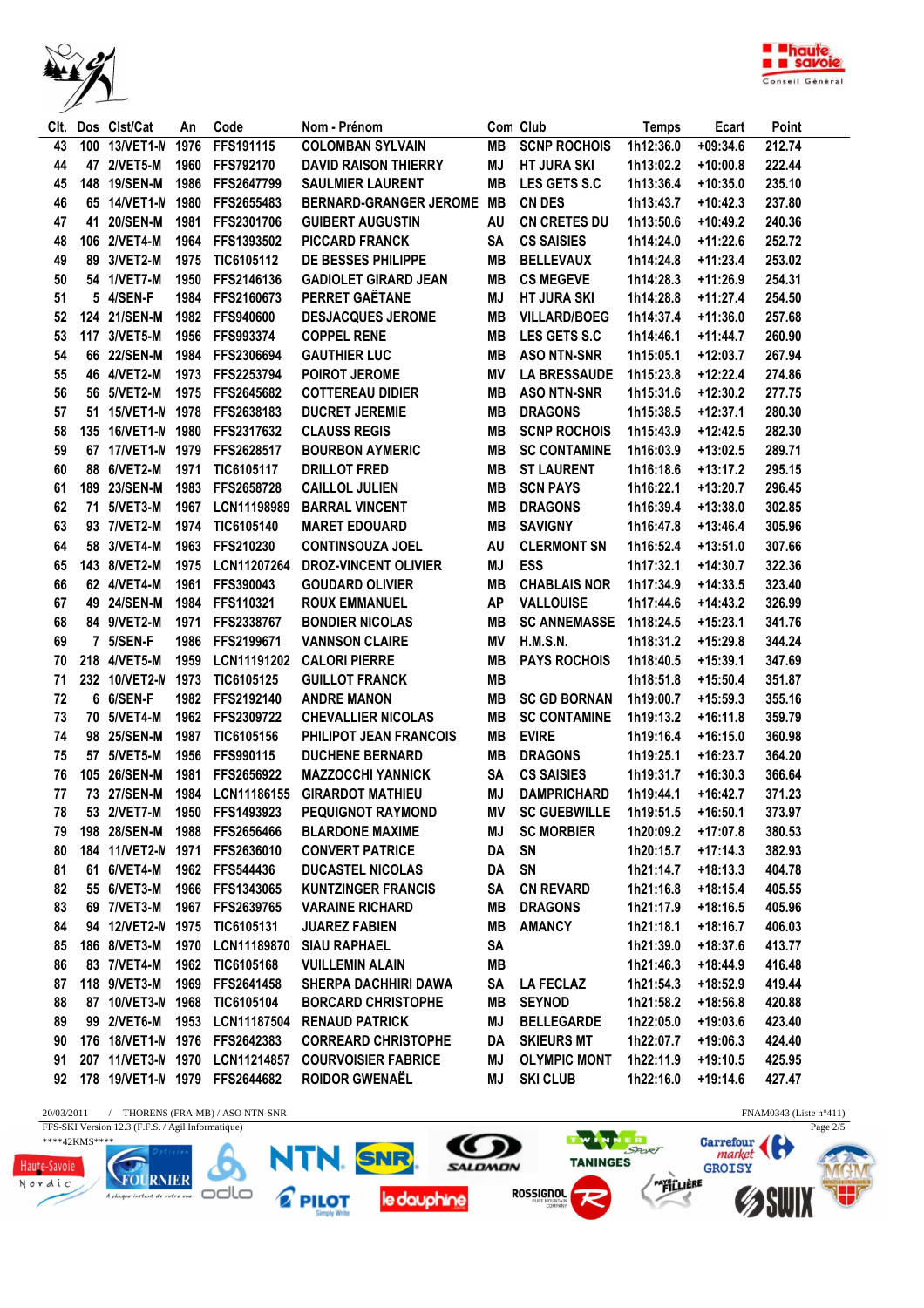



| CIt. | Dos Clst/Cat       | An   | Code                           | Nom - Prénom                  |                | Con Club             | <b>Temps</b> | Ecart      | Point  |
|------|--------------------|------|--------------------------------|-------------------------------|----------------|----------------------|--------------|------------|--------|
| 93   | 68 8/VET4-M        | 1962 | FFS743236                      | <b>SAUBERLI ERIC</b>          | MJ             | <b>SC JURA</b>       | 1h22:28.9    | $+19:27.5$ | 432.25 |
| 94   | 115 29/SEN-M       | 1989 | TIC6105150                     | <b>ODDONE PIERRE-YVES</b>     | <b>ITA</b>     | <b>ALPI</b>          | 1h22:45.7    | $+19:44.3$ | 438.47 |
| 95   | 96 13/VET2-N       | 1971 | TIC6105142                     | <b>MERMOUD ERIC</b>           | <b>MB</b>      |                      | 1h22:50.5    | $+19:49.1$ | 440.24 |
| 96   | 235 9/VET4-M       | 1964 | FFS943271                      | <b>BESSIERE THIERRY</b>       | <b>MB</b>      | <b>ASPTT ANNECY</b>  | 1h22:51.3    | +19:49.9   | 440.54 |
| 97   | 85 10/VET4-N       | 1965 | LCN11245022                    | <b>BERNARD PIERRE</b>         | DA             | <b>US AUTRANS</b>    | 1h22:52.4    | $+19:51.0$ | 440.95 |
| 98   | 220 3/VET6-M       | 1953 | FFS1491085                     | <b>MOUGEL NORBERT</b>         | ΜV             | <b>LA BRESSAUDE</b>  | 1h22:59.2    | +19:57.8   | 443.47 |
| 99   | 123 6/VET5-M       | 1956 | FFS502559                      | <b>BERLIAT JEAN MARC</b>      | DA             | <b>EGREVE NORDI</b>  | 1h23:06.2    | $+20:04.8$ | 446.06 |
| 100  | 27 14/VET2-N       | 1972 | <b>FFS995606</b>               | <b>MONTFORT LAURENT</b>       | <b>MB</b>      | <b>VILLARD/BOEG</b>  | 1h23:22.2    | $+20:20.8$ | 451.98 |
| 101  | 90 7/VET5-M        | 1960 | TIC6105147                     | <b>MULLER GASTON</b>          | <b>MB</b>      | <b>CHAMONIX</b>      | 1h23:24.3    | $+20:22.9$ | 452.76 |
| 102  | 80 3/VET7-M        | 1946 | LCN11204309                    | <b>VERNAY RENE</b>            | <b>MB</b>      | <b>ASO NTN-SNR</b>   | 1h23:24.9    | $+20:23.5$ | 452.98 |
| 103  | 59 12/VET3-N       | 1967 | <b>FFS2211777</b>              | <b>ARRACHART FREDERIC</b>     | MВ             | <b>CHABLAIS</b>      | 1h23:30.0    | $+20:28.6$ | 454.87 |
| 104  | 81 8/VET5-M        | 1957 | LCN11210668                    | <b>LAMY-CHAPUIS ALAIN</b>     | <b>MJ</b>      | <b>HAUT JURA SKI</b> | 1h23:31.1    | $+20:29.7$ | 455.28 |
| 105  |                    |      | 216 15/VET2-N 1974 FFS2626446  | <b>BOUTON RODOLPHE</b>        | <b>MJ</b>      | <b>HAUT JURA SKI</b> | 1h23:52.4    | $+20:51.0$ | 463.16 |
| 106  | 214 11/VET4-N 1961 |      | LCN11192527                    | <b>MUNIER PHILIPPE</b>        | <b>MB</b>      | <b>HABERE POCHE</b>  | 1h24:01.5    | $+21:00.1$ | 466.53 |
| 107  | 92 13/VET3-N       | 1966 | TIC6105171                     | <b>VULLIET ETIENNE</b>        | <b>MB</b>      | <b>SCNP ROCHOIS</b>  | 1h24:01.9    | $+21:00.5$ | 466.68 |
| 108  | 171 30/SEN-M       | 1981 | TIC6105100                     | <b>BAUDET ALAIN</b>           | P <sub>O</sub> |                      | 1h24:07.0    | $+21:05.6$ | 468.57 |
| 109  | 222 12/VET4-N      | 1962 | LCN11196424                    | <b>OUVRIER-NEYRET EDMOND</b>  | MВ             | <b>STAUBLI</b>       | 1h24:10.5    | $+21:09.1$ | 469.86 |
| 110  | 183 9/VET5-M       | 1960 | FFS2617849                     | <b>BRAUD PATRICK</b>          | <b>MB</b>      | <b>PRAZ LYS-SOM</b>  | 1h24:24.1    | $+21:22.7$ | 474.90 |
| 111  | 239 10/VET5-N 1959 |      | FFS2644418                     | <b>ABRY JEAN FRANCOIS</b>     | MВ             | <b>DRAGONS</b>       | 1h24:32.9    | $+21:31.5$ | 478.16 |
| 112  | 72 13/VET4-N 1965  |      | <b>LCN11197377</b>             | <b>LAVEUVE ERIC</b>           | DA             | <b>US ST EGREVE</b>  | 1h24:37.3    | $+21:35.9$ | 479.79 |
| 113  | 64 11/VET5-N 1959  |      | FFS2647368                     | <b>MESSNER PATRICK</b>        | AU             | <b>CNCF</b>          | 1h24:58.4    | $+21:57.0$ | 487.60 |
| 114  | 8 7/SEN-F          | 1989 | FFS2353846                     | <b>BIDAL MARINE</b>           | <b>MB</b>      | <b>DRAGONS</b>       | 1h25:01.0    | $+21:59.6$ | 488.56 |
| 115  | 217 16/VET2-N 1972 |      | LCN11191210                    | <b>MONNIER HERVÉ</b>          | <b>MB</b>      | <b>SN PAYS</b>       | 1h25:28.8    | $+22:27.4$ | 498.85 |
| 116  | 210 31/SEN-M       | 1989 | FFS2622168                     | <b>DUCRET DAVID</b>           | MВ             | <b>ASO NTN-SNR</b>   | 1h25:31.6    | $+22:30.2$ | 499.89 |
| 117  | 187 20/VET1-N      | 1977 | TIC6105101                     | <b>BERNARD-GRANGER</b>        | DA             |                      | 1h25:41.6    | $+22:40.2$ | 503.59 |
| 118  | 82 12/VET5-N       | 1959 | TIC6105160                     | <b>RIGAL DIDIER</b>           | <b>MB</b>      |                      | 1h25:54.6    | $+22:53.2$ | 508.40 |
| 119  | 9 1/VET1-F         | 1980 | FFS2131596                     | <b>LECLERC CAROLE</b>         | <b>MB</b>      | <b>DRAGONS</b>       | 1h25:55.3    | $+22:53.9$ | 508.66 |
| 120  | 156 21/VET1-N 1979 |      | TIC6105128                     | <b>HOCQUART JEAN-BRICE</b>    | <b>MV</b>      | <b>TRIATHLON</b>     | 1h26:00.3    | $+22:58.9$ | 510.51 |
| 121  | 78 13/VET5-N 1960  |      | LCN11201900                    | <b>FAVRE-VICTOIRE LOUIS</b>   | <b>MB</b>      | <b>SC BELLEVAUX</b>  | 1h26:17.7    | $+23:16.3$ | 516.96 |
| 122  | 91 17/VET2-N 1972  |      | TIC6105146                     | <b>MULLER CEDRIC</b>          | MВ             | <b>SEYNOD</b>        | 1h26:23.9    | $+23:22.5$ | 519.25 |
| 123  | 180 14/VET5-N 1956 |      | FFS2627030                     | <b>GROS CHRISTOPHE</b>        | MВ             | <b>DRAGONS</b>       | 1h26:45.6    | $+23:44.2$ | 527.29 |
| 124  | 200 14/VET3-N 1970 |      | TIC6105136                     | <b>LAGET PHILIPPE</b>         | SΑ             | <b>SONNAZ</b>        | 1h26:46.2    | $+23:44.8$ | 527.51 |
| 125  | 209 22/VET1-N 1979 |      | TIC6105116                     | <b>DESMARCHELIER ERWAN</b>    | MВ             |                      | 1h27:27.1    | $+24:25.7$ | 542.65 |
| 126  | 74 18/VET2-N 1971  |      | LCN11183186                    | <b>PESCHOUD BRUNO</b>         | <b>MB</b>      | <b>SC AGY</b>        | 1h27:39.9    | $+24:38.5$ | 547.39 |
| 127  | 161 15/VET5-N 1958 |      | FFS2627434                     | <b>MONNET HERVE</b>           | MВ             | <b>ASO NTN-SNR</b>   | 1h27:40.1    | $+24:38.7$ | 547.46 |
| 128  |                    |      | 142 15/VET3-N 1969 FFS1093363  | <b>BORDAS GILLES</b>          | IF             | <b>USMT</b>          | 1h27:50.6    | $+24:49.2$ | 551.35 |
| 129  |                    |      | 60 23/VET1-N 1980 FFS2644334   | <b>JOSSERAND CLEMENT</b>      | MJ             | <b>SC MORBIER</b>    | 1h28:24.6    | +25:23.2   | 563.94 |
| 130  | 10 1/VET4-F        |      | 1962 FFS2108459                | <b>GENARD DOMINIQUE MARIE</b> | ΜJ             | <b>SKIEURS</b>       | 1h28:44.8    | $+25:43.4$ | 571.42 |
| 131  |                    |      | 175 14/VET4-N 1962 FFS2279072  | <b>PARISSE JOEL</b>           | MВ             | <b>CS MEGEVE</b>     | 1h29:25.6    | $+26:24.2$ | 586.52 |
| 132  |                    |      | 196 16/VET5-N 1958 FFS2605452  | <b>SOLIGNAC HERVÉ</b>         | SA             | <b>Bauges ski</b>    | 1h29:29.0    | $+26:27.6$ | 587.78 |
| 133  |                    |      | 76 16/VET3-N 1967 TIC6105148   | <b>NERRIERE CHRISTIAN</b>     | DA             | <b>ST MARTIN</b>     | 1h29:40.9    | $+26:39.5$ | 592.19 |
| 134  | 13 1/VET2-F        | 1973 | TIC6105097                     | <b>BARON MARJORIE</b>         | MВ             | <b>SEYNOD</b>        | 1h29:49.4    | +26:48.0   | 595.34 |
| 135  | 238 4/VET6-M       |      | 1955 TIC6105159                | <b>RAYMOND CHRISTIAN</b>      | MВ             | <b>ANNECY LE</b>     | 1h29:51.3    | +26:49.9   | 596.04 |
| 136  | 12 2/VET1-F        |      | 1976 FFS1410822                | <b>SCHMITT ALINE</b>          | MВ             | <b>SC CONTAMINE</b>  | 1h30:02.6    | +27:01.2   | 600.22 |
| 137  | 231 1/VET3-F       |      | 1970 TIC6105105                | <b>BOURGEOIS GHISLAINE</b>    | ΜJ             | <b>PLANCHE EN</b>    | 1h30:08.7    | +27:07.3   | 602.48 |
| 138  |                    |      | 149 17/VET5-N 1956 FFS2339717  | <b>BOUVIER GEORGES</b>        | MВ             | <b>VILLARD/BOEG</b>  | 1h30:12.4    | $+27:11.0$ | 603.85 |
| 139  |                    |      | 131 18/VET5-N 1957 LCN11182361 | <b>MATARESE ROLAND</b>        | DA             | <b>ST EGREVE SKI</b> | 1h30:13.9    | +27:12.5   | 604.41 |
| 140  |                    |      | 230 15/VET4-N 1961 LCN11223587 | <b>RAOULT PATRICE</b>         | ΜJ             | <b>BOIS D'AMONT</b>  | 1h30:17.0    | $+27:15.6$ | 605.55 |
| 141  | 11 2/VET3-F        |      | 1969 FFS1343064                | <b>KUNTZINGER BEATRICE</b>    | SA             | <b>CN REVARD</b>     | 1h30:46.8    | +27:45.4   | 616.59 |
| 142  |                    |      | 75 19/VET2-N 1972 TIC6105107   | <b>CAPITANT CHRISTOPHE</b>    | MВ             | CHAVANOD             | 1h30:47.2    | +27:45.8   | 616.73 |
|      |                    |      |                                |                               |                |                      |              |            |        |

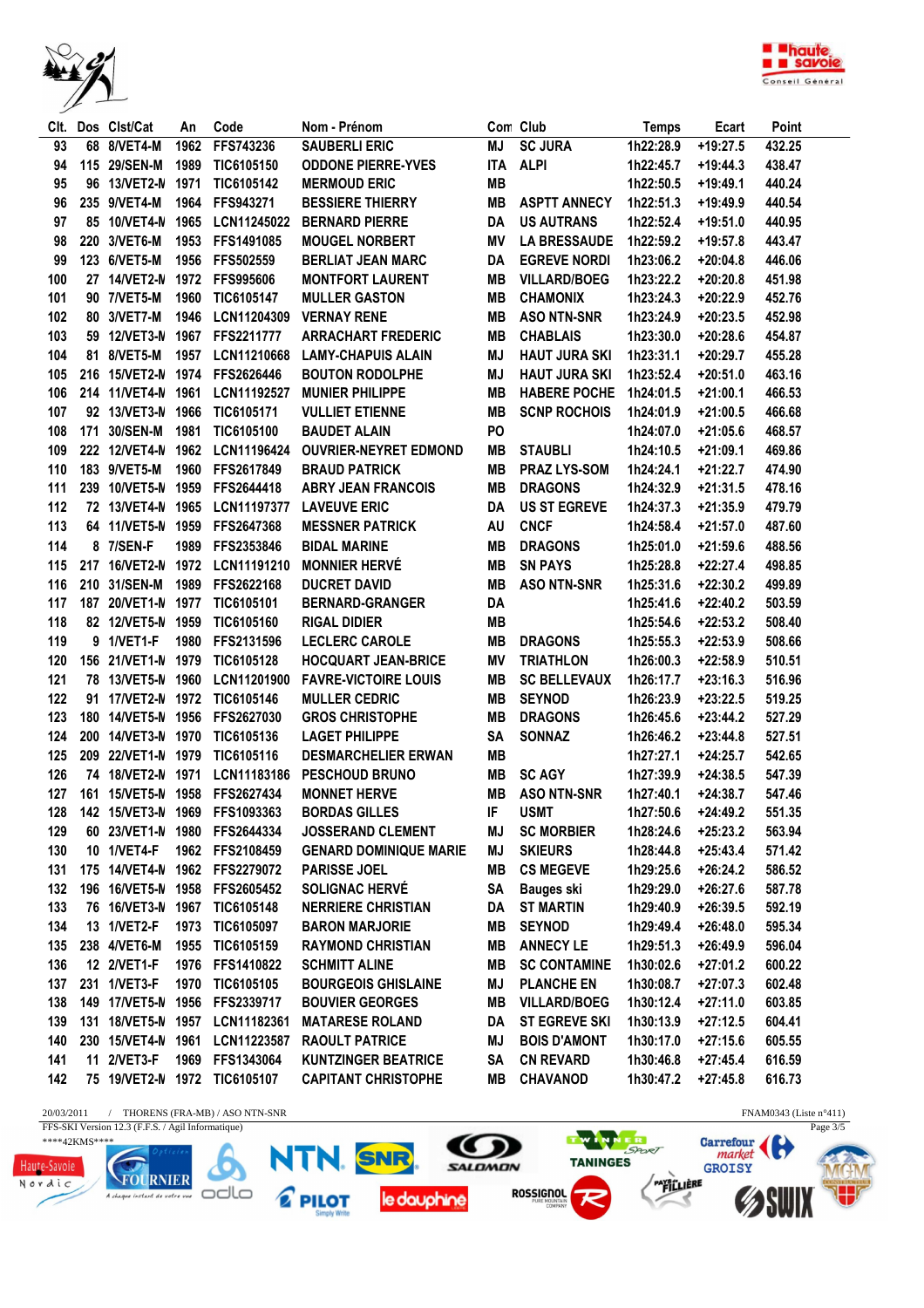



|     | Clt. Dos Clst/Cat  | An   | Code                                  | Nom - Prénom                   |            | Con Club            | <b>Temps</b> | Ecart      | Point  |
|-----|--------------------|------|---------------------------------------|--------------------------------|------------|---------------------|--------------|------------|--------|
| 143 | 97 19/VET5-N       | 1957 | LCN11214933                           | <b>SANCHEZ ROGER</b>           | MВ         | <b>AMANCY</b>       | 1h31:02.4    | $+28:01.0$ | 622.36 |
| 144 | 203 16/VET4-N 1962 |      | FFS2656981                            | <b>DUBARRY BERNARD</b>         | AU         | <b>CNCF</b>         | 1h31:10.7    | $+28:09.3$ | 625.44 |
| 145 | 234 17/VET3-N 1968 |      | FFS2311302                            | <b>BERTOLINO CHRISTIAN</b>     | IF         | <b>ASCO</b>         | 1h31:27.9    | $+28:26.5$ | 631.80 |
| 146 | 241 18/VET3-N 1969 |      | LCN11187464                           | <b>VOISOT OLIVIER</b>          | <b>MB</b>  | <b>DRAGONS</b>      | 1h31:39.5    | $+28:38.1$ | 636.10 |
| 147 | 128 19/VET3-N 1969 |      | FFS2657920                            | <b>GENEVOIS JEAN-LOUIS</b>     | DA         | <b>SNB</b>          | 1h31:58.7    | $+28:57.3$ | 643.21 |
| 148 | 240 17/VET4-N 1965 |      | TIC6105141                            | <b>MATHIEU CHRISTIAN</b>       | <b>DA</b>  |                     | 1h32:00.6    | $+28:59.2$ | 643.91 |
| 149 | 221 2/VET2-F       | 1972 | TIC6105155                            | PETERSEN GITTE GREGERS         | MВ         | <b>CHAMONIX</b>     | 1h32:06.1    | $+29:04.7$ | 645.95 |
| 150 | 179 18/VET4-N 1963 |      | LCN11186883                           | <b>GEIRSSON JON</b>            | DA         | <b>US ST EGREVE</b> | 1h32:08.0    | $+29:06.6$ | 646.65 |
| 151 | 158 4/VET7-M       | 1950 | LCN11196707                           | <b>GREGOIRE BERNARD</b>        | <b>AP</b>  | <b>SC GAP</b>       | 1h32:15.1    | $+29:13.7$ | 649.28 |
| 152 | 190 32/SEN-M       | 1986 | TIC6105120                            | <b>FRANCKE CLÉMENT</b>         | <b>MB</b>  |                     | 1h32:16.1    | $+29:14.7$ | 649.65 |
| 153 | 157 33/SEN-M       | 1982 | TIC6105151                            | <b>OLLIVE CHRISTOPHE</b>       | <b>LY</b>  |                     | 1h32:22.8    | $+29:21.4$ | 652.13 |
| 154 | 201 24/VET1-N 1977 |      | LCN11233884                           | <b>VIGNE FABIEN</b>            | MВ         | <b>CN GLIERES</b>   | 1h32:25.6    | $+29:24.2$ | 653.17 |
| 155 | 197 20/VET5-N 1956 |      | TIC6105145                            | <b>MOREL GILLES</b>            | MВ         |                     | 1h32:35.6    | $+29:34.2$ | 656.87 |
| 156 | 153 25/VET1-N 1979 |      | LCN11209410                           | <b>MERMET CEDRIC</b>           | MJ         |                     | 1h32:42.5    | $+29:41.1$ | 659.42 |
| 157 | 195 19/VET4-N 1962 |      | TIC6105124                            | <b>GREGORIS ALAIN</b>          | <b>MB</b>  | PERS-JUSSY          | 1h32:44.1    | $+29:42.7$ | 660.01 |
| 158 | 204 20/VET4-N 1962 |      | LCN11183123                           | <b>GARCIN PIERRE</b>           | <b>MB</b>  | <b>RANDO</b>        | 1h32:44.5    | $+29:43.1$ | 660.16 |
| 159 | 167 21/VET4-N 1963 |      | TIC6105139                            | <b>MAISTRE BERNARD</b>         | MВ         | <b>LA CLUSAZ</b>    | 1h32:48.4    | $+29:47.0$ | 661.61 |
| 160 | 110 26/VET1-N 1978 |      | TIC6105121                            | <b>GAVARD JÉRÉMIE</b>          | <b>MB</b>  |                     | 1h33:35.2    | $+30:33.8$ | 678.93 |
| 161 |                    |      | 95 22/VET4-N 1965 LCN11241140         | <b>WATBLED EDDIE</b>           | MВ         | <b>SC AGY</b>       | 1h33:53.4    | $+30:52.0$ | 685.67 |
| 162 | 112 27/VET1-N 1979 |      | <b>FFS912837</b>                      | <b>REZVOY VINCENT</b>          | MВ         | <b>SC GD BORNAN</b> | 1h34:09.1    | $+31:07.7$ | 691.48 |
| 163 | 206 23/VET4-N 1964 |      | TIC6105163                            | THIBAULT VINCENT               | IF         |                     | 1h34:14.2    | $+31:12.8$ | 693.37 |
| 164 | 134 5/VET7-M       | 1950 | LCN11188435                           | <b>CUVILO ROGER</b>            | MJ         | <b>SKI CLUB</b>     | 1h35:01.0    | $+31:59.6$ | 710.70 |
| 165 | 219 20/VET2-N 1971 |      | TIC6105167                            | URIBE-ZAMORA JEAN-PIERRE       | MB         | <b>BONN</b>         | 1h35:01.6    | $+32:00.2$ | 710.92 |
| 166 | 233 21/VET5-N 1956 |      | TIC6105161                            | <b>SCUDELER PATRICE</b>        | DA         |                     | 1h35:02.7    | $+32:01.3$ | 711.33 |
| 167 | 173 8/SEN-F        | 1987 | TIC6105118                            | <b>FAVRE-VICTOIRE SANDRINE</b> | MВ         | <b>SC BELLEVAUX</b> | 1h35:14.9    | $+32:13.5$ | 715.85 |
| 168 | 227 6/VET7-M       | 1946 | FFS2649643                            | <b>JACQUIER JEAN PIERRE</b>    | MВ         | <b>CHABLAIS NOR</b> | 1h35:16.5    | $+32:15.1$ | 716.44 |
| 169 | 185 20/VET3-N      | 1969 | TIC6105135                            | <b>LAFFIN FRÉDÉRIC</b>         | <b>MB</b>  |                     |              | $+32:49.9$ | 729.32 |
|     |                    |      |                                       |                                | <b>MB</b>  |                     | 1h35:51.3    |            |        |
| 170 | 164 22/VET5-N 1957 |      | FFS2608074                            | <b>CHASSAING ANDRE</b>         |            | <b>CS MANIGOD</b>   | 1h35:51.6    | $+32:50.2$ | 729.43 |
| 171 | 130 3/VET3-F       | 1968 | FFS2604834                            | <b>GALLAND HÉLENE</b>          | AU         | <b>SC MEZENC</b>    | 1h35:51.9    | $+32:50.5$ | 729.54 |
| 172 | 140 21/VET2-N 1972 |      | TIC6105154                            | <b>PERRON CHRISTOPHE</b>       | 86         | <b>CERCIER</b>      | 1h36:19.2    | $+33:17.8$ | 739.65 |
| 173 | 166 5/VET6-M       | 1953 | LCN11187466                           | <b>DALLEMAGNE GHISLAIN</b>     | <b>MB</b>  | <b>DRAGONS</b>      | 1h36:21.5    | $+33:20.1$ | 740.50 |
| 174 | 86 24/VET4-N       | 1962 | TIC6105152                            | <b>PAGET NICOLAS</b>           | MВ         |                     | 1h36:25.3    | $+33:23.9$ | 741.91 |
| 175 | 113 1/VET6-F       | 1954 | TIC6105157                            | <b>PINEL MARYLENE</b>          | MВ         |                     | 1h36:38.2    | $+33:36.8$ | 746.69 |
| 176 | 139 9/SEN-F        | 1986 | LCN11251854                           | <b>BAQUE MAITANE</b>           | MВ         | <b>MENTHON</b>      | 1h36:39.7    | $+33:38.3$ | 747.24 |
| 177 |                    |      | 152 21/VET3-N 1967 TIC6105164         | <b>THOME JOEL</b>              | <b>MB</b>  | <b>LESCHAUX</b>     | 1h37:47.1    | $+34:45.7$ | 772.20 |
| 178 |                    |      | 121 22/VET3-N 1970 TIC6105138         | LE FUR RÉMI                    | MB         |                     | 1h38:08.3    | $+35:06.9$ | 780.04 |
|     |                    |      | 179 170 34/SEN-M 1984 TIC6105144      | <b>MONET JULIEN</b>            | MВ         |                     | 1h38:11.2    | $+35:09.8$ | 781.12 |
|     |                    |      | 180  163  23/VET3-N  1966  TIC6105099 | <b>BARZNICA FRANCIS</b>        | MВ         | <b>SEYNOD</b>       | 1h38:29.1    | $+35:27.7$ | 787.75 |
|     |                    |      | 181  162  6/VET6-M  1953  TIC6105115  | <b>DERONZIER CHRISTIAN</b>     | MВ         |                     | 1h38:52.7    | $+35:51.3$ | 796.48 |
|     |                    |      | 182 114 25/VET4-N 1961 FFS2654835     | <b>ZAMPIN HERVÉ</b>            | SA         | <b>CS FECLAZ</b>    | 1h39:44.3    | $+36:42.9$ | 815.59 |
|     |                    |      | 183 125 23/VET5-N 1959 LCN11194853    | <b>MASSIN JEAN-CLAUDE</b>      |            | DA ASCE THALES      | 1h40:33.9    | $+37:32.5$ | 833.95 |
|     | 184 168 10/SEN-F   |      | 1981 FFS2278858                       | <b>HOCQUET PERRINE</b>         | MВ         | <b>SCNP ROCHOIS</b> | 1h40:58.2    | $+37:56.8$ | 842.95 |
|     | 185 237 1/VET5-F   |      | 1956 LCN11213000                      | <b>VOIDEY MICHELE</b>          | MJ         | <b>SKIEUR</b>       | 1h42:18.7    | $+39:17.3$ | 872.75 |
| 186 |                    |      | 208 24/VET3-N 1967 TIC6105110         | <b>COSTE JEAN-YVES</b>         | ΜJ         |                     | 1h42:34.4    | $+39:33.0$ | 878.56 |
|     |                    |      | 187 215 24/VET5-N 1959 LCN11211471    | <b>OSTER SYLVAIN</b>           | MВ         | <b>LUCINGES</b>     | 1h42:48.1    | $+39:46.7$ | 883.64 |
| 188 |                    |      | 141 22/VET2-N 1974 TIC6105126         | <b>GURNEL SEBASTIEN</b>        | MВ         | <b>CHEVENOZ</b>     | 1h43:06.5    | +40:05.1   | 890.45 |
| 189 | 122 26/VET4-N 1963 |      | TIC6105109                            | <b>CHAIX GERARD</b>            | DA         | LE VERSOUD          | 1h43:36.6    | +40:35.2   | 901.59 |
| 190 | 236 28/VET1-N 1979 |      | LCN11243411                           | <b>COSTE ROMAIN</b>            | MВ         | <b>CN GLIERES</b>   | 1h43:39.2    | +40:37.8   | 902.55 |
| 191 | 151 25/VET3-N 1967 |      | TIC6105132                            | <b>KOUTOUDJIAN TIGRANE</b>     | <b>SUI</b> |                     | 1h43:44.6    | $+40:43.2$ | 904.55 |
|     | 192 137 7/VET6-M   |      | 1953 TIC6105127                       | <b>GUY GERALD</b>              | MВ         | <b>MORZINE</b>      | 1h44:26.0    | +41:24.6   | 919.88 |